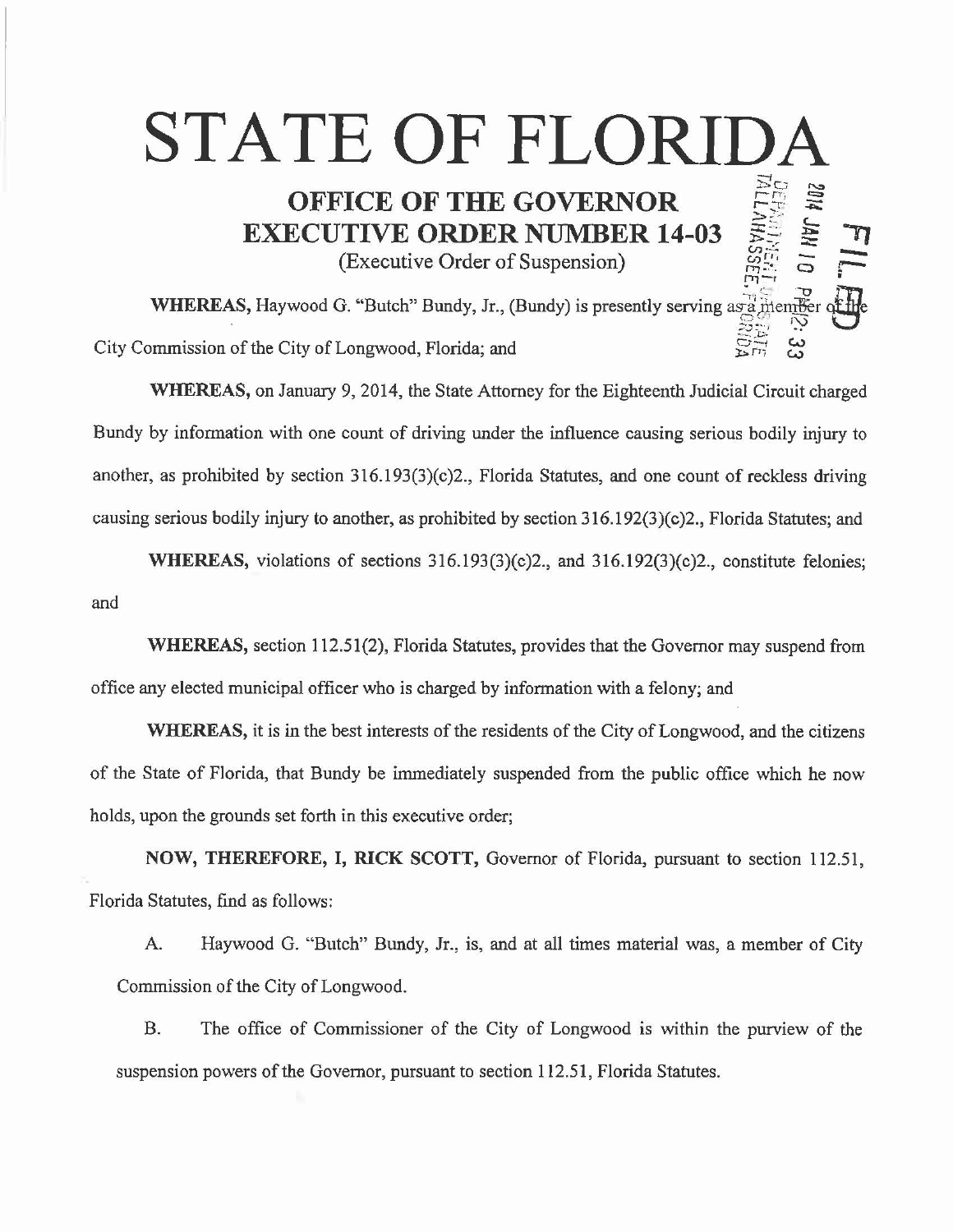C. The attached Information, which is incorporated as if fully set forth in this Executive Order, alleges that Bundy committed a felony. This suspension is predicated upon the attached information.

**BEING FULLY ADVISED** in the premises, and in accordance with the Constitution and the laws of the State of Florida, this Executive Order is issued, effective today:

Section 1. Haywood G. "Butch" Bundy, Jr., is suspended from the public office, which he now holds, to wit: member of the City Commission of the City of Longwood.

Section 2. Haywood G. "Butch" Bundy, Jr., is prohibited from performing any official act, duty, or function of public office; from receiving any pay or allowance; and from being entitled to any of the emoluments or privileges of public office during the period of this suspension, which period shall be from today, until a further Executive Order is issued, or as otherwise provided by law.



ATTEST:

and have caused the Great Seal of the State of Florida to be affixed at Tallahassee, this lOth day of January, 2014.

IN TESTIMONY WHEREOF, I have hereunto set my hand

 $\sqrt{2}$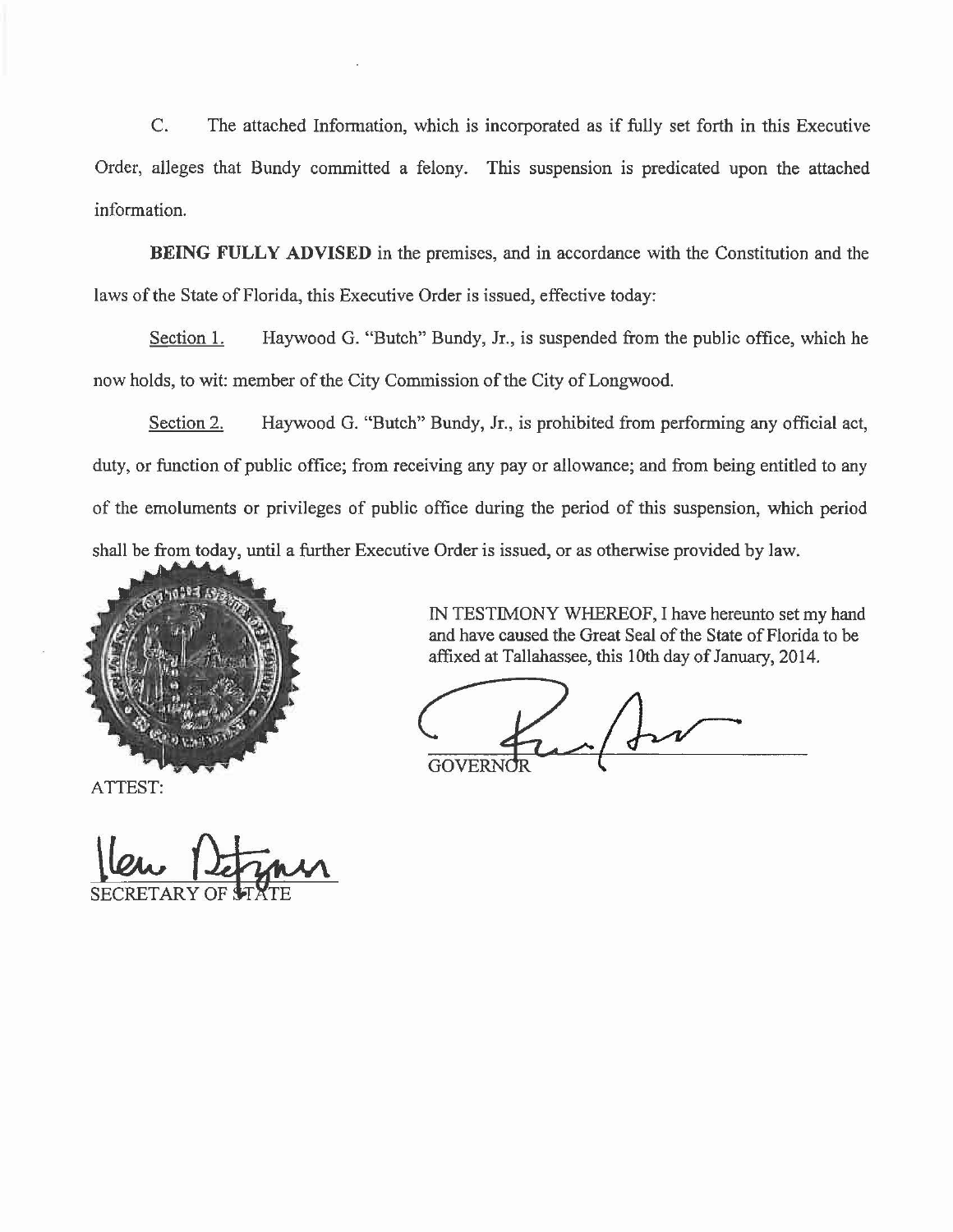### IN THE CIRCUIT COURT OF THE EIGHTEENTH JUDICIAL CIRCUIT IN AND FOR SEMINOLE COUNTY, FLORIDA

STATE OF FLORIDA **ISSUE CAPIAS** 

vs. CASE NUMBER: SA NO: 1713Fl7609

HAYWOOD GARLAND BUNDY, JR

----------------------~/

--. ·-- · -·-··--··-· ·-·- ··-- ..... --. -

### INFORMATION

### COUNT 1: DUI WITH SERIOUS BODILY INJURY (F3) 316.193(3)(c)2 COUNT 2: RECKLESS DRIVING CAUSING SERIOUS INJURY (F3) 316.192(3)2

IN THE NAME AND BY AUffiORITY OF THE STATE OF FLORIDA, PHIL ~CHER, STATE ATTORNEY, THROUGH TilE UNDERSIGNED DESIGNATED ASSISTANT STATE ATTORNEY, CHARGES THAT:

COUNT 1: IN THE COUNTY OF SEMINOLE, STATE OF FLORIDA, on or about November 10, 2013, HAYWOOD GARLAND BUNDY, JR, did drive or be in actual physical control of a vehicle while under the influence of alcoholic beverages, any chemical substance set forth in Section 877.111, Florida Statutes, or any substance controlled under Chapter 893, Florida Statutes, when affected to the extent that said person's normal faculties were impaired, or while having a blood-alcohol level of .08 or more grams of alcohol per 100 milliliters of blood, or a breath-alcohol level of .08 or more grams of alcohol per 210 liters of breath, and by reason of such operation of a vehicle did cause serious bodily injury to another, Christine Thompson, contrary to Sections 316.193(1), 316.193(3)(c)2, Florida Statutes,

COUNT 2: IN THE COUNTY OF SEMINOLE, STATE OF FLORIDA, on or about November 10, 2013, HAYWOOD GARLAND BUNDY, JR did drive a vehicle in willful or wanton disregard for the safety of persons or property, and by reason of such operation, caused serious bodily injury to another, Christine Thompson, contrary to Sections 316.192(1), 316.192(3)2, Florida Statutes,